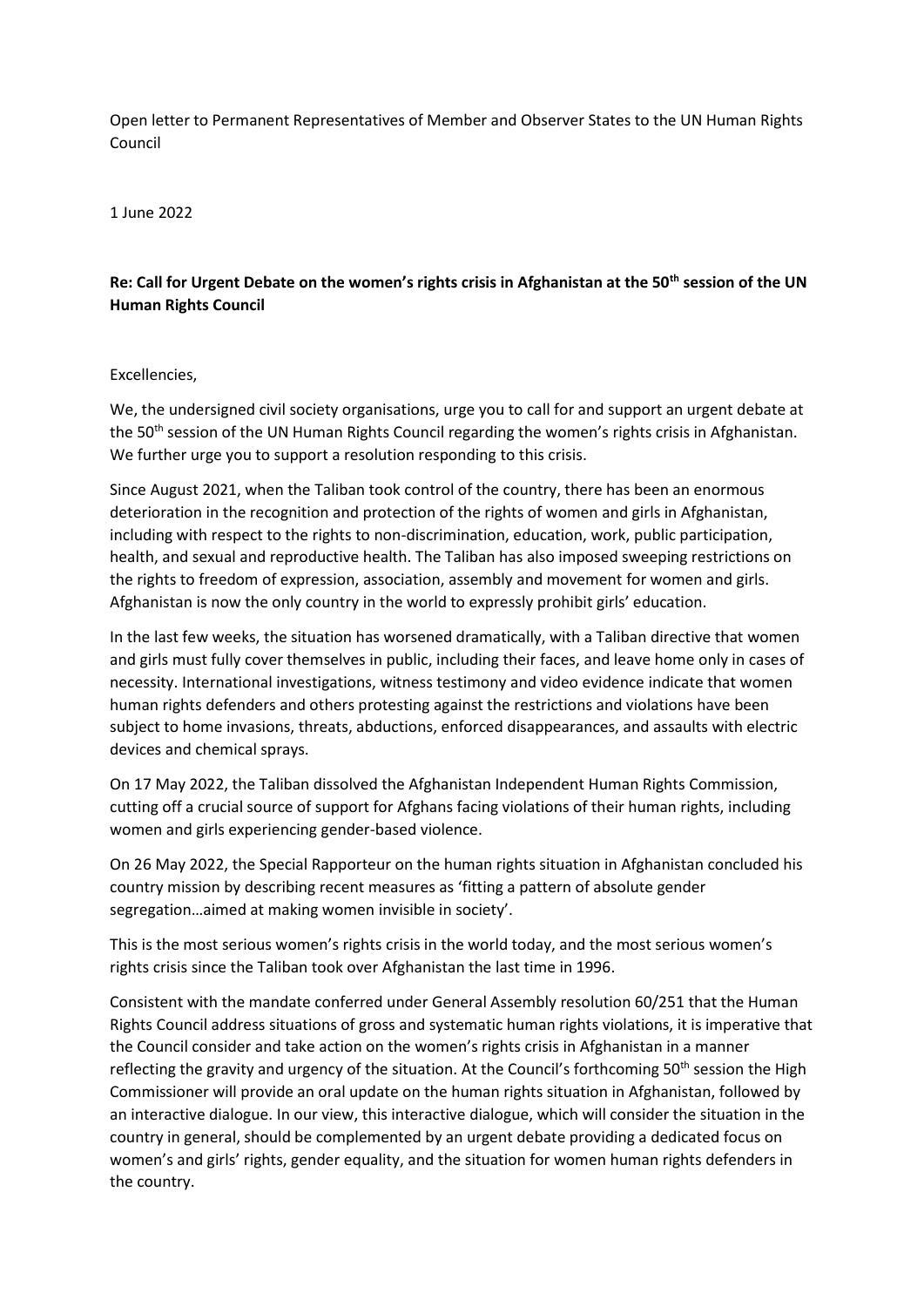The purposes of an urgent debate could include:

- 1. To unequivocally condemn the huge regression in the recognition, protection and realisation of the rights of women and girls in Afghanistan;
- 2. To express solidarity and support for women and girls in and from Afghanistan, including women human rights defenders who continue to advocate for equality and nondiscrimination despite the threats and risks;
- 3. To provide a platform and opportunity for women human rights defenders from Afghanistan, together with other independent civil society actors, to share their experiences, expertise, recommendations and demands;
- 4. To provide a platform and opportunity for the Special Rapporteur on the situation of human rights in Afghanistan to brief the Council on the preliminary findings and recommendations from his country visit of 15 to 26 May; and
- 5. To request that the Special Rapporteur on Afghanistan and the Working Group on Discrimination against Women and Girls prepare a report on the situation to be presented and discussed at the Council and ensure that they are adequately resourced to do this.

Recognition and protection of gender equality is both a human rights obligation and essential to achieve peace, justice and sustainable development in Afghanistan. These grave and systematic violations of women's rights demand an urgent and proportionate response. It would be unacceptable for the June session of the Council, traditionally the session focused on gender-related issues, to pass without dedicated attention and action on the rights of women and girls in Afghanistan. We consider that an urgent debate and substantive resolution are part of an appropriate response and urge you to take and support action in this regard.

Yours faithfully, Afghan Women's Educational Center Aid Afghanistan for Education Amnesty International Asian Forum for Human Rights and Development (FORUM-ASIA) Center for Reproductive Rights CIVICUS: World Alliance for Civic Participation Commonwealth Human Rights Initiative DefendDefenders (East and Horn of Africa Human Rights Defenders Project) Egyptian Initiative for Personal Rights Freedom Now Global Centre for the Responsibility to Protect Global Network of Women Peacebuilders (GNWP) Human Rights Watch International Commission of Jurists (ICJ)